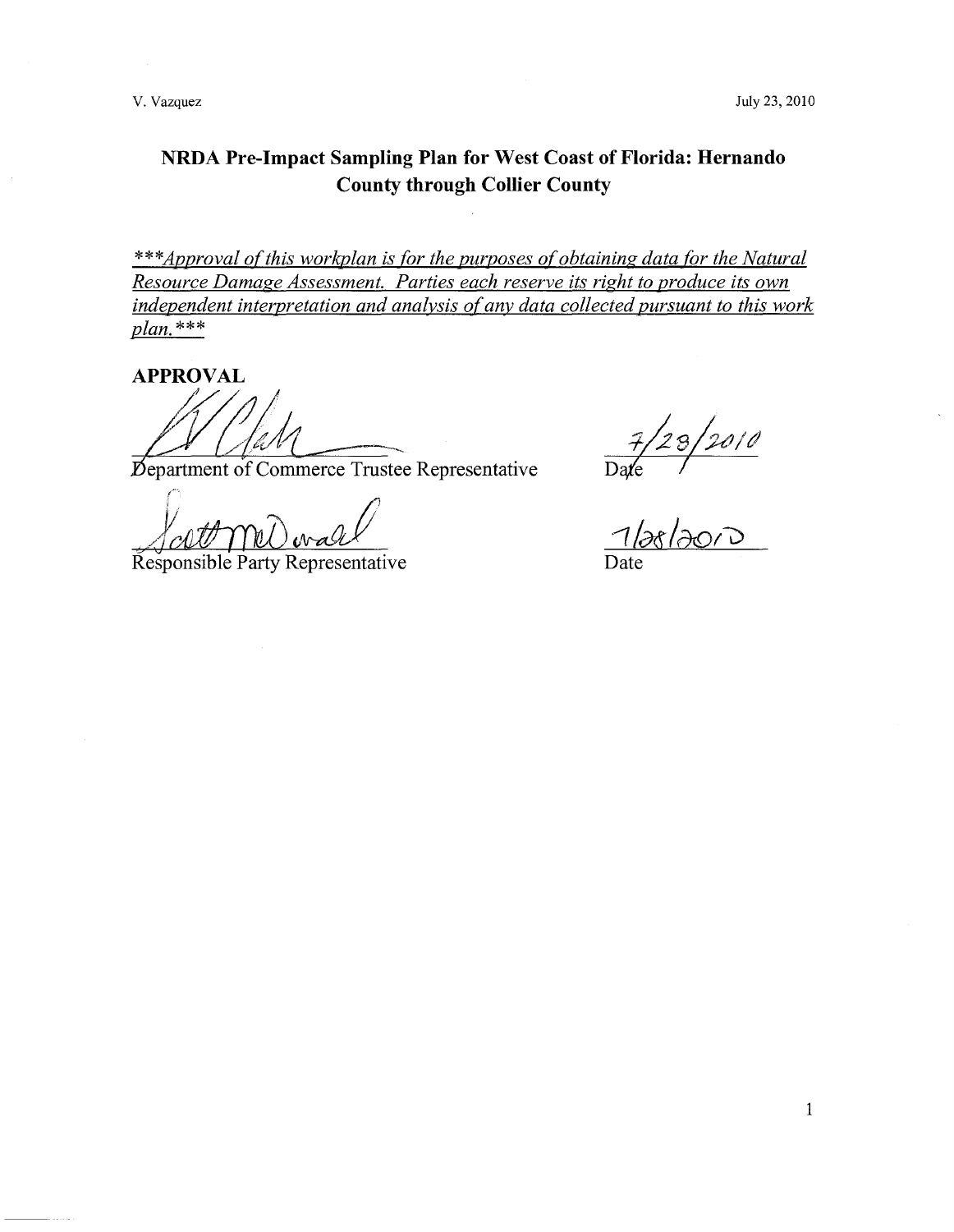## **NRDA Pre-Impact Sampling Plan for West Coast of Florida: Hernando County through Collier County**

## Contact: Victoria Vazquez,

The sampling plan for the region from Hernando through Collier counties has been developed with input from city, county, state, and federal agencies. FDEP's Rookery Bay National Estuarine Research Reserve has been leading the coordination of the sampling plan. We have held several conference calls to discuss the protocols and the sampling site choice. The group of scientists involved has extensive experience sampling water and sediment and years of baseline data available, if necessary.

### **Sampling Sites**

The attached map illustrates the sampling sites for this region. Each point represents either sampling for a single protocol (such as intertidal sediment) or for 2-3 protocols, depending on the characteristics of the location. An average of about 7 sampling sites per county has been chosen, with some variation due to the differing lengths of coastline of the counties. The total number of sites for the entire region is 59. In accordance with NOAA's guidance, the sampling sites for NRDA baseline sampling are distributed well throughout the coastline.

Sites were chosen to represent the key habitats of southwest Florida, such as beaches, open waters, salt marshes, and mangroves. Beaches are vital to nesting birds and sea turtles and a suite of mollusks and other invertebrate species. Estuarine waters are used as spawning grounds and nurseries for at least two-thirds of the nation's commercial fish and shellfish. Resident and migratory birds, particularly coastal waterbirds, make extensive use of the open waters for feeding and resting, as do manatees and dolphins. Oyster reefs, limited to the mid-intertidal zone, support a variety of organisms and filter surrounding water and. Seagrass beds playa vital role as nursery areas and feeding ground for many fishes, invertebrates, and manatees. Salt marshes are among the most productive systems for organic matter in any estuary and support large numbers of vertebrate and invertebrate species. They are prime feeding sites for many resident wading or migratory game birds, raptors and several species of mammals.

Mangrove forests are of critical value to estuarine ecosystems. The complex branching prop roots of the red mangrove support a large number of plants and animals. Numerous invertebrates and fishes seek shelter and food in the maze of trunks and roots. Other species utilize the mangrove canopy. A variety of birds are associated with the mangrove forest, using islands as night roosts and rookeries. The constantly shedding leaves of the mangrove trees rapidly decay to form small particulate material called detritus. Detritus is the major food source for many of the small estuarine invertebrates that inhabit the soft bottom sediments among the mangrove roots.